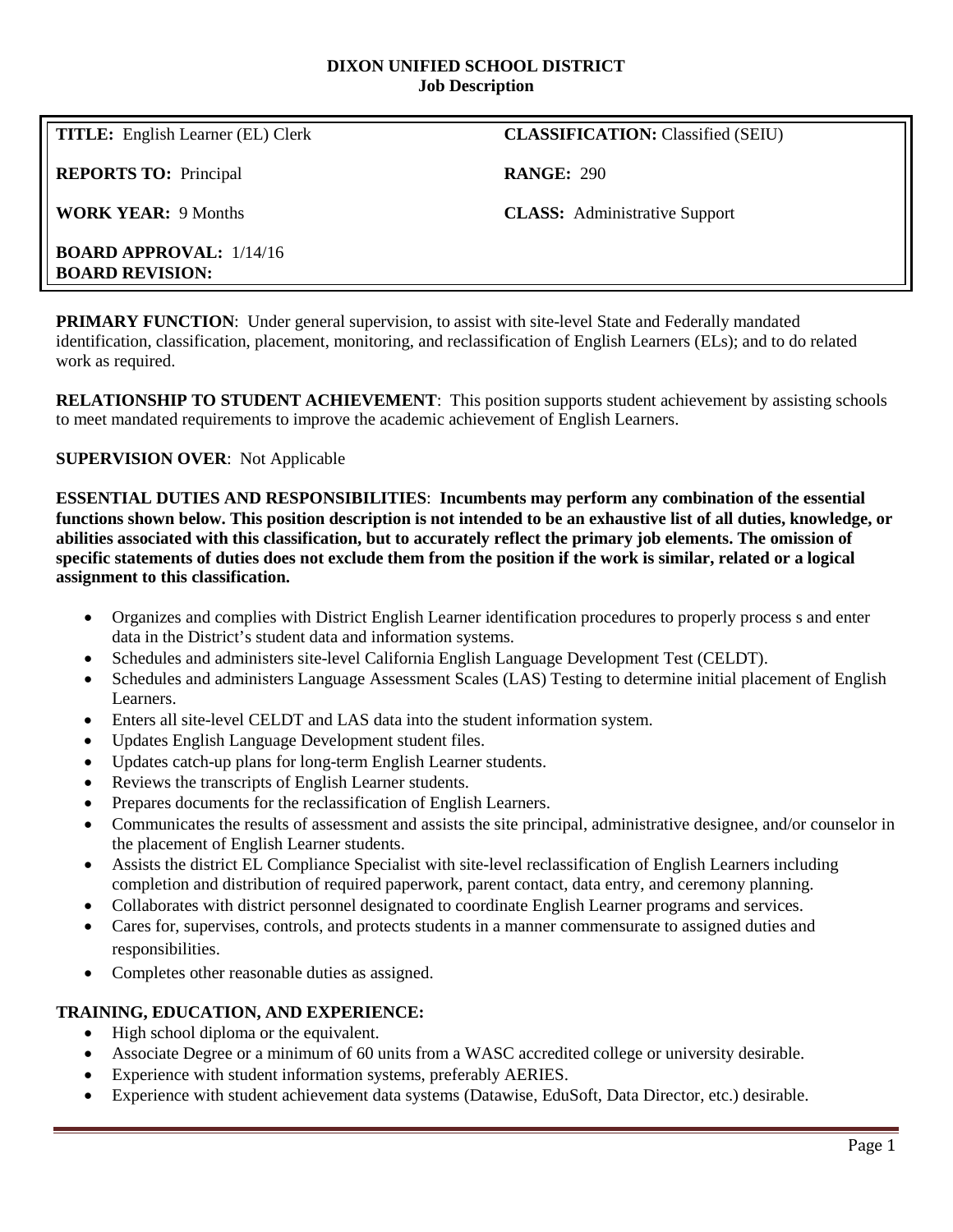- One or more years' experience working with English Learner students in a school setting.
- Experience in public school activities and programs which promote improving academic achievement desirable.

## **LICENSES AND OTHER REQUIREMENTS:**

- Valid California Driver's License, insurable status by the District's carrier, and the use of a personal vehicle.
- Fingerprint/criminal justice clearance.
- Possession of a negative TB risk assessment certificate and, if risk factors are identified, a negative TB examination, that is no more than 60 days old and renewable at least once every four years.

### **KNOWLEDGE AND ABILITIES: The following outline of essential knowledge, abilities, and physical requirements is not exhaustive and may be supplemented as necessary in accordance of the job.**

### KNOWLEDGE OF\*:

- Policies and objectives of assigned programs and activities.
- Record-keeping and organizational skills.
- Oral, writing, and public speaking skills.
- Computer procedures, software, and applications.
- Problem-solving skills.

### ABILITY TO\*:

- Communicate effectively in English; Spanish desirable.
- Operate a computer and related software.
- Scan, import, and export a variety of student achievement data to the student information system.
- Participate in training or professional development and implement related knowledge and practices.
- Communicate effectively with teachers, principals, District administrators, and the public.
- Establish priorities to plan and schedule work.
- Maintain the confidentiality of schools, teachers, and classrooms.
- Exercise caution and comply with health and safety regulations.
- Provide service and assistance to others using tact, patience, and courtesy.
- Give, understand and carry out multi-step oral and written instructions.
- Form and maintain cooperative and effective working relationships with others.
- Sustain productivity with frequent interruptions.
- Maintain consistent, punctual, and regular attendance.
- Work both independently with little direction and as a part of a team.
- Meet District standards of professional conduct as outlined in Board Policy.

*\*Candidates should have a comprehensive knowledge of these concepts, practices, and procedures and the ability to use them in complex, difficult, and/or new situations.* 

# **WORKING CONDITIONS:**

### PHYSICAL DEMANDS (*With or without the use of aids*)\*:

- Work is performed while in a stationary position for extended periods of time.
- Work is performed while moving about the office to utilize office equipment, etc.
- Work is performed while positioning self to access files and supplies.
- Work is performed while moving supplies weighing up to 20 pounds across the office.
- May require traveling in a vehicle to job assignments.
- Requires the ability to communicate effectively with staff, students, parents, and community members.
- Requires the ability to detect information displayed on a computer screen and read documents.
- Requires the ability to operate a computer keyboard or standard office equipment.